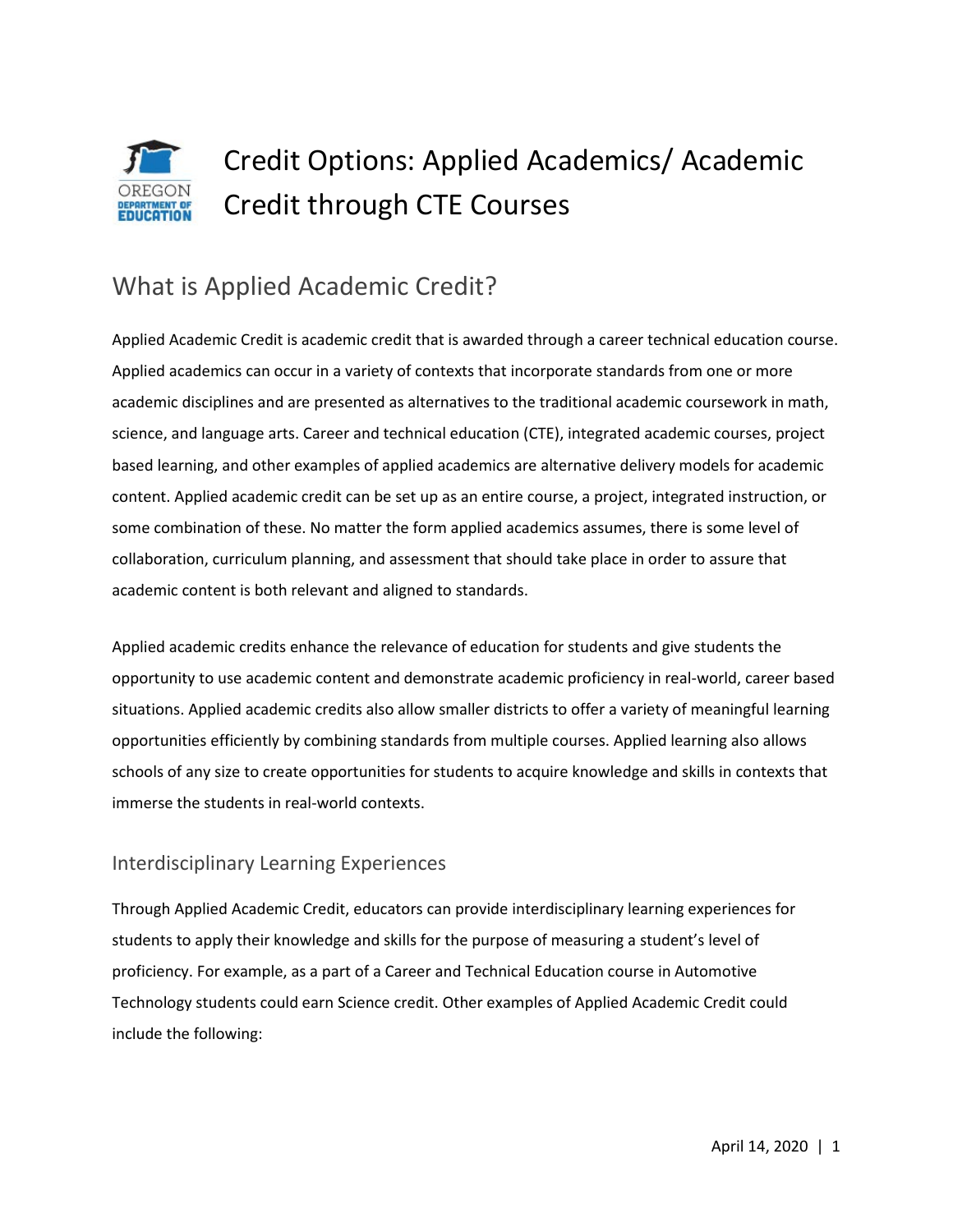Examples of Applied Credit include:

- Agriculture includes significant biology content including instruction in plant and animal sciences with applications of genetics, cell structure, and plant physiology. Topics are often learned through designing experiments.
- A course from a Culinary Arts program may award credit in Health, when students study biological contamination, and methods of preserving foods and other health related topics, chemical relationships involved.
- Accounting courses that have projects that enlist all aspects of business math is often used to award math credit.
- Geometry credit can be awarded for an appropriate number of terms of drafting.

#### Requirements for Implementation

1. Crosswalk standards taught in the academic course and the career technical education course. Teachers from both the academic area and the CTE area need to be involved<sup>1</sup>.

2. Using appropriate Oregon Content Standards, Oregon Skill Sets, or other state- or nationallyrecognized standards, review the applied academic course, instructional materials, and assessment strategies to ensure they include substantial academic content.

3. Determine the amount of academic credit that should be offered based on the academic standards explicitly addressed in the course and if any additional instruction is necessary.

4. Plan ways for students to meet all content expectations using supplemental materials if necessary. Additional methods could include but are not limited to online courses, tutorials, or projects.

5. Select appropriate collections of evidence to indicate that learning has happened. The options for collections of evidence allow for deeper, authentic learning while taking into account the learner's skills and interests, thereby fostering a sense of ownership over their learning experience. These can include the following:

● Collections of Evidence (portfolios)

 $\overline{a}$ 

<span id="page-1-0"></span> $1$  Teachers of both CTE and other content are involved in awarding credit which may require credit to be awarded by someone other than the CTE teacher. Consult TSPC, collective bargaining agreements, and district policy for clarity.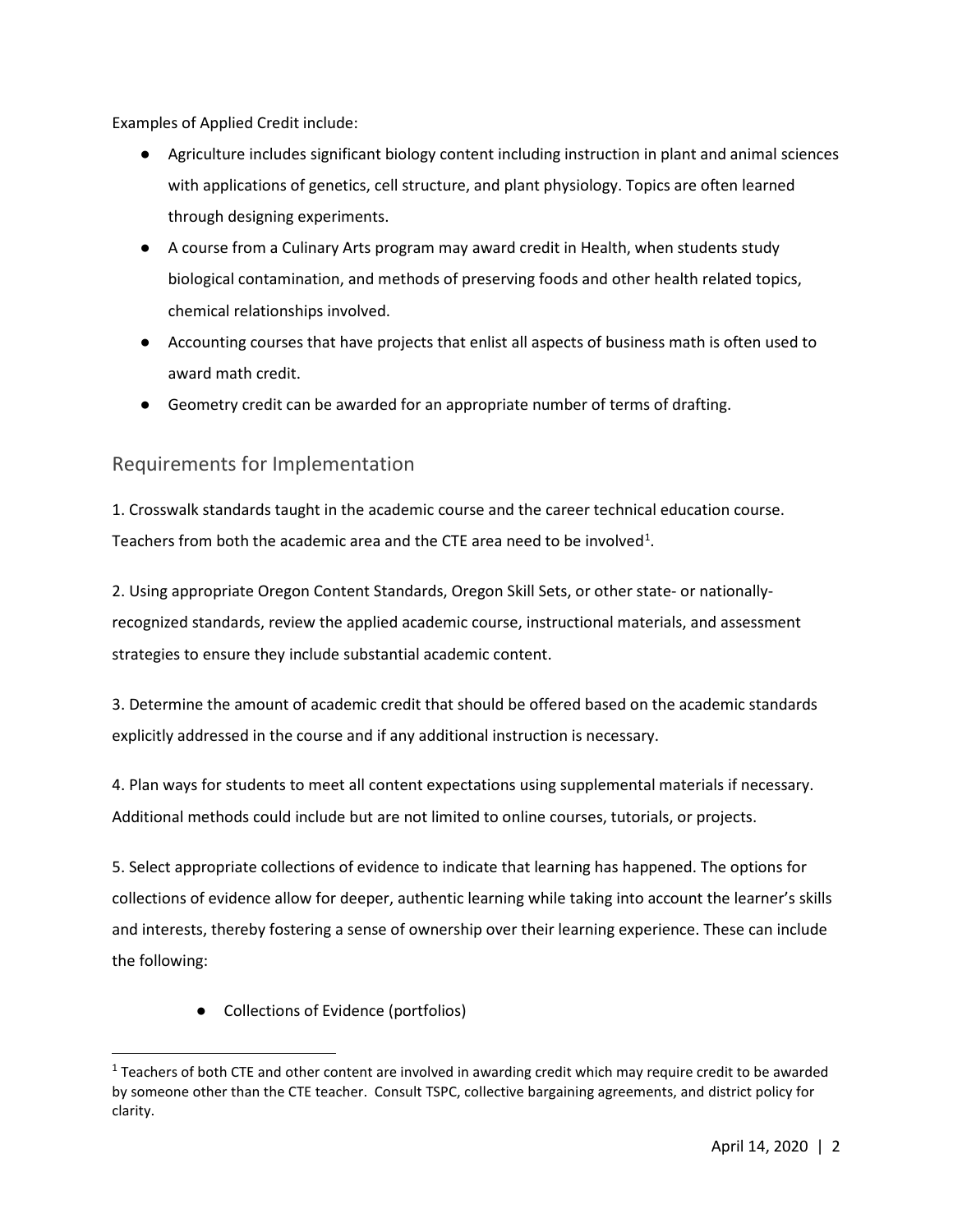- Reports, journals, and/or reflections
- Summary and documentation of a project related to school, a student organization, or a workplace activity, evaluation, and documentation of a workplace activity
- Summary and documentation of a community-based project related to a community problem or need
- Work Sample or other evidence from a performance assessment (e.g., validated Technical Skills Assessment, industry assessment such as would be provided by Adobe, Microsoft, American Welding Society (AWS), or the National Institute for Metalworking Skills (NIMS)
- Technical or research report with documentation of work and reflection
- Reflection piece or personal statement accompanied by a sample of work
- Storyboard, artwork, photo collections, or a PowerPoint presentation accompanied by a description of the work
- Video or audio presentation

6. Evaluate the learning process using a robust process such as an ODE- or district-approved scoring rubric.

These approaches give students the opportunity to use academic content in real-world situations and demonstrate academic proficiency. Students who receive credit through integrated and applied courses still complete all of the high school credit requirements at the same level of performance as students following more traditional approaches.

### Transcripting Credits

Credits earned by way of Applied Academics are versatile. They can be transcripted as Career and Technical Education credit such as Technical Math or Applied Science. They also can be transcripted as core academic credit such as Geometry or Biology. The decision should be made locally and in cooperation with the student so that the result addresses both completion requirements and the student's longer-term career and college goals.